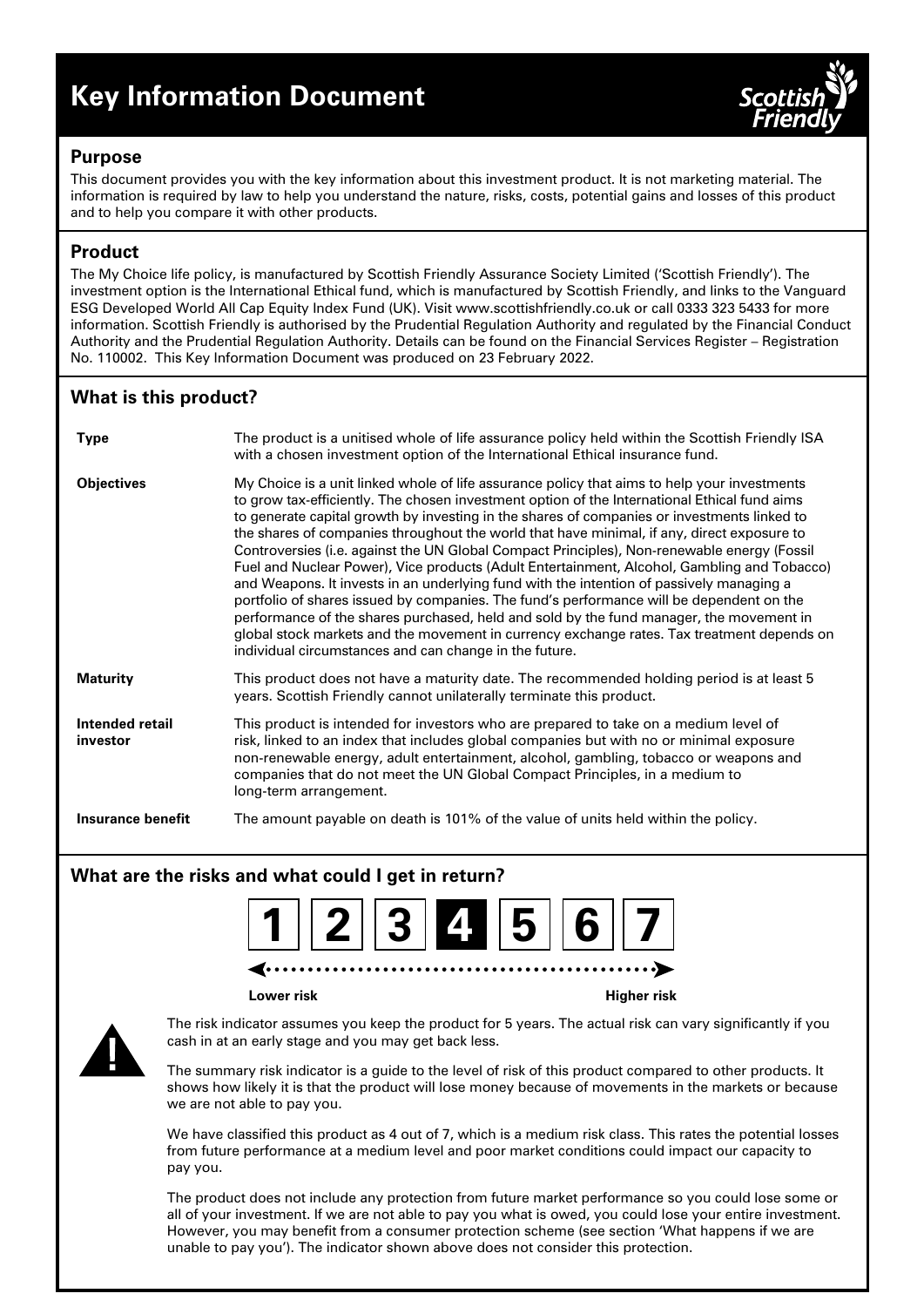| Investment                | £10,000                                               | 1 Year    | 3 Years   | 5 Years<br>(Recommended<br>holding period) |
|---------------------------|-------------------------------------------------------|-----------|-----------|--------------------------------------------|
| <b>Survival scenarios</b> |                                                       |           |           |                                            |
| <b>Stress</b>             | What you might get back after costs                   | £1,679    | £5,626    | £4,673                                     |
|                           | Average return each year                              | $-83.21%$ | $-17.45%$ | $-14.11%$                                  |
| Unfavourable              | What you might get back after costs                   | £9.029    | £9,580    | £10.659                                    |
|                           | Average return each year                              | $-9.71%$  | $-1.42%$  | 1.28%                                      |
| <b>Moderate</b>           | What you might get back after costs                   | £11,131   | £13,751   | £16,988                                    |
|                           | Average return each year                              | 11.31%    | 11.20%    | 11.18%                                     |
| <b>Favourable</b>         | What you might get back after costs                   | £13,655   | £19,641   | £26,940                                    |
|                           | Average return each year                              | 36.55%    | 25.23%    | 21.92%                                     |
| <b>Death scenario</b>     |                                                       |           |           |                                            |
| Upon death                | What your beneficiaries might get back<br>after costs | £11,242   | £13,889   | £17,158                                    |

This table shows the money you could get back over the next 5 years, under different scenarios, assuming that you invest £10,000. The scenarios shown illustrate how your investment could perform. You can compare them with the scenarios of other products. The scenarios presented are an estimate of future performance based on evidence from the past on how the value of this investment varies, and are not an exact indicator. What you get will vary depending on how the market performs and how long you keep the product. The stress scenario shows what you might get back in extreme market circumstances, and it does not take into account the situation where we are not able to pay you.

The figures shown include all the costs of the product itself. The figures do not take into account your personal tax situation, which may also affect how much you get back. Your maximum loss would be that you lose all of your investment.

# **What happens if Scottish Friendly is unable to pay out?**

If you buy a policy with Scottish Friendly and we cannot pay the full amount due, you may be entitled to compensation under the Financial Services Compensation Scheme. The maximum level of compensation for claims against firms declared in default is 100% of the claim with no upper limit.

# **What are the costs?**

The Reduction in Yield (RIY) shows what impact the total costs you pay will have on the investment return you might get. The total costs take into account one-off, ongoing and incidental costs.

The amounts shown here are the cumulative costs of the product itself, for three different holding periods. They include potential early exit penalties. The figures assume you invest £10,000 at outset. The figures are estimates and may change in the future.

#### **Table 1: Costs over time**

The person selling you or advising you about this product may charge you other costs. If so, we will provide you with information about these costs and show you the impact that all costs will have on your investment over time.

| £10,000                     | 1 year  | 3 years | If you cash in after If you cash in after If you cash in after 5 years<br>(the recommended holding<br>period) |
|-----------------------------|---------|---------|---------------------------------------------------------------------------------------------------------------|
| <b>Total costs</b>          | £203    | £767    | £1.608                                                                                                        |
| Reduction in Yield per year | $2.0\%$ | $2.0\%$ | $2.0\%$                                                                                                       |